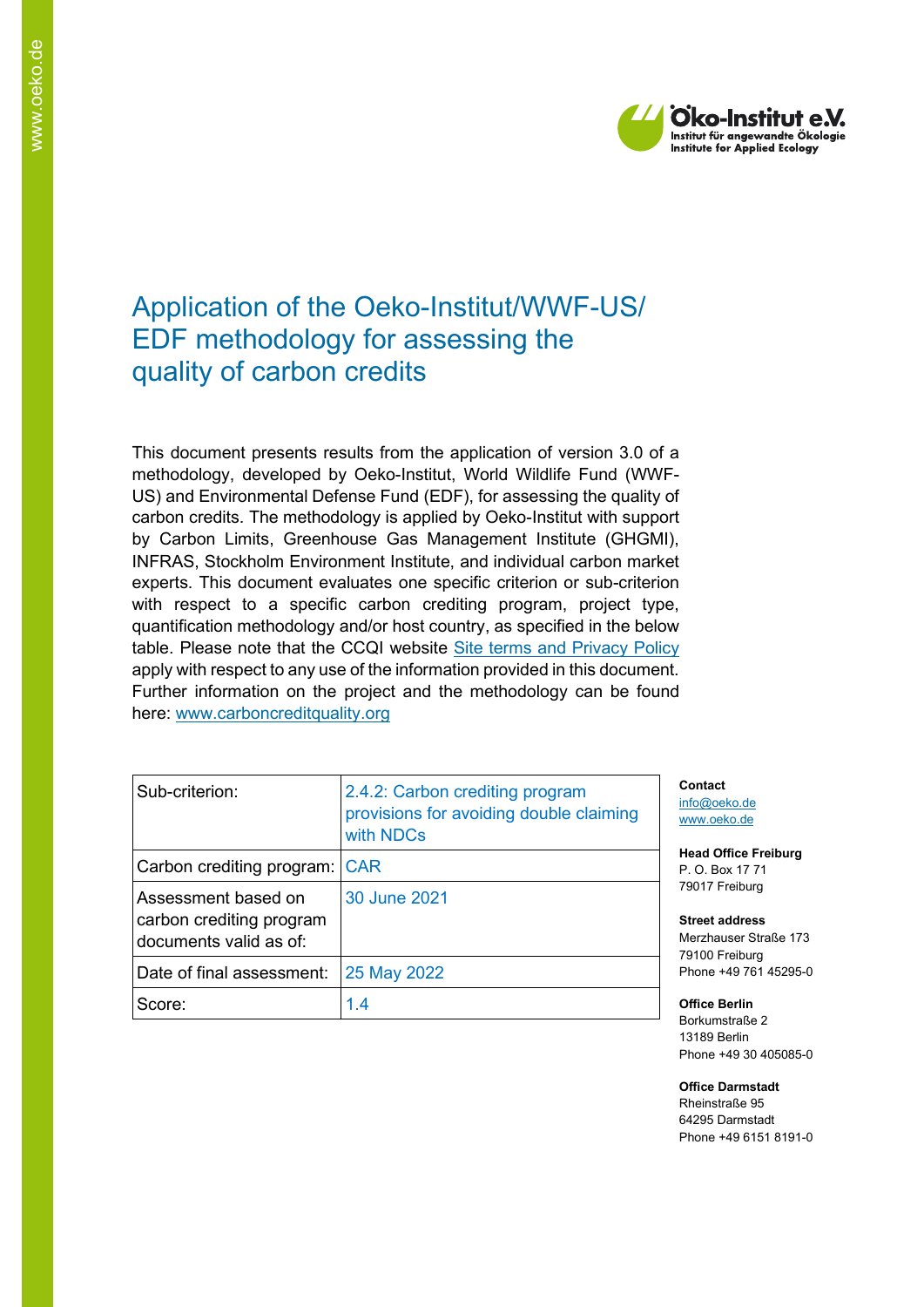# **Assessment**

This sub-criterion is only applicable to carbon credits used for purposes for which double claiming with the host country NDC should be avoided (see methodology for further information).

# **Indicator 2.4.2.1**

# **Relevant scoring methodology provisions**

"The program either does not allow registering multi-country projects (i.e., projects which implement the mitigation measures in more than one country, such as under a programmatic approach) or, if the carbon crediting program allows registering multi-country projects, it has established provisions to identify for each carbon credit the relevant host country, through an attribute to each issued credit (e.g., in the serial number of the credit or through an identifier in the relevant registry)."

# **Information sources considered**

- 1 CAR registry, available at<https://thereserve2.apx.com/myModule/rpt/myrpt.asp?r=112>
- 2 Reserve Offset Program Manual, March 2021, available at [https://www.climateactionreserve.org/wp](https://www.climateactionreserve.org/wp-content/uploads/2021/03/Reserve_Offset_Program_Manual_March_2021.pdf)[content/uploads/2021/03/Reserve\\_Offset\\_Program\\_Manual\\_March\\_2021.pdf](https://www.climateactionreserve.org/wp-content/uploads/2021/03/Reserve_Offset_Program_Manual_March_2021.pdf)

# **Relevant carbon crediting program provisions**

Provision 1 Source 2, section 2.9: "The registry itself is designed to mitigate the risk of double counting through transparency. Each CRT has a unique serial number, identifying, among other things, the location of the project, the relevant protocol, and the vintage year of the GHG reductions. All issuances and retirements are immediately public. Cancellations for other programs are made public. Any user may review all CRT retirements and view the serial numbers, as well as the reason for retirement. In addition, verification reports are made public, providing an additional source of detailed information regarding the generation of the GHG reductions".

# **Assessment outcome**

Yes (2 Points)

# **Justification of assessment**

The program does not explicitly exclude multi-country projects, but the location and country where a project is implemented is provided in the registry: The registry has a "Project Site Location" field as well as a field for the country and state which need to be completed by the project developer (Source 1). The Reserve fulfils this indicator because this information is identifiable "through the project".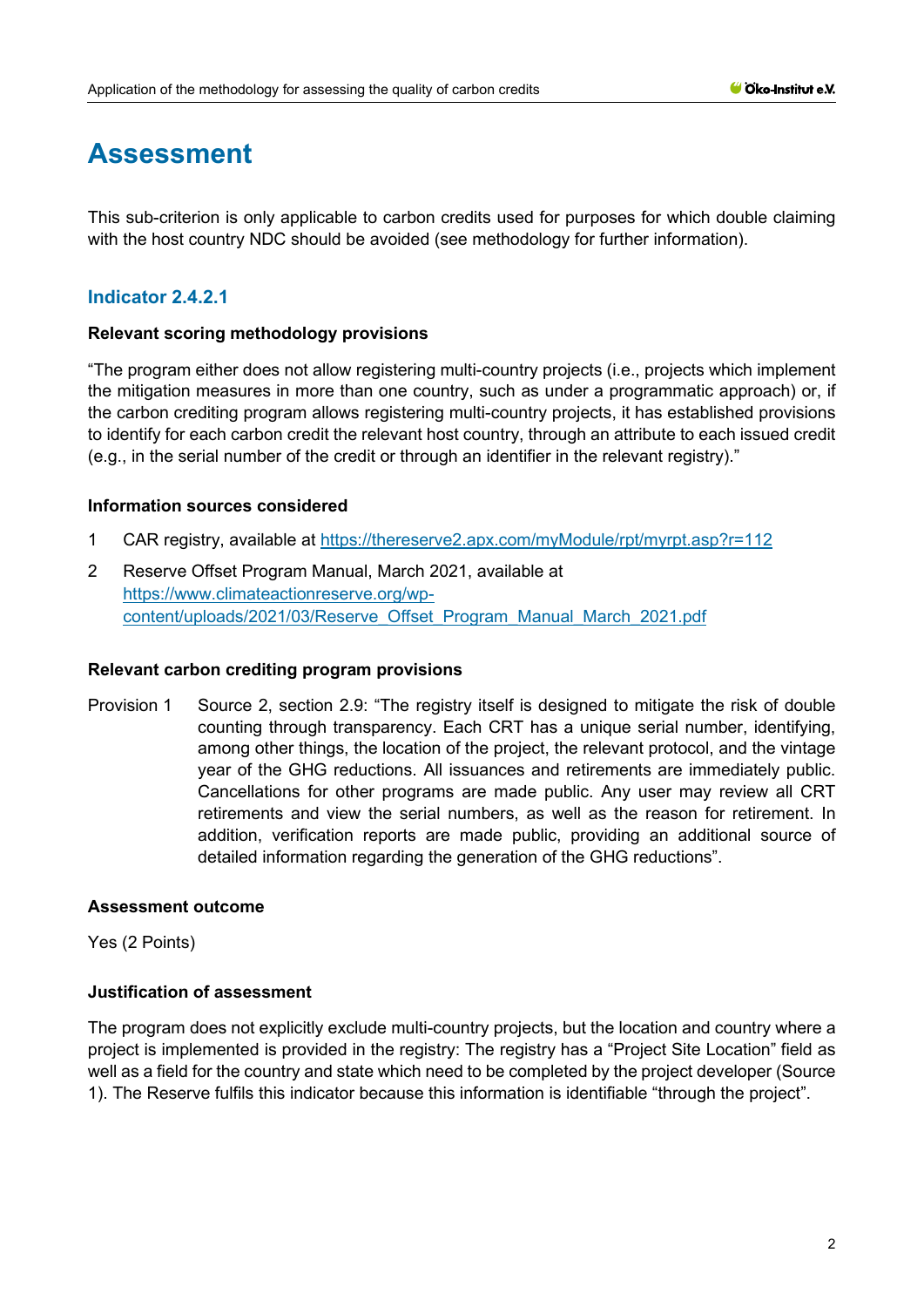# **Relevant scoring methodology provisions**

"The program either does not allow registering projects that are implemented in one country but may (partially) reduce emissions or enhance removals in other countries (e.g., in the case of a multicountry electricity grid) or it has established provisions to identify whether such situations occur and, if yes, to identify in which country each carbon credit's associated emission reductions or removals occurred. For each carbon credit, the country where the carbon credit's associated emission reductions or removals occurred is identifiable, either through an attribute to each issued credit (e.g., in the serial number of the credit) or through an identifier in the relevant registry."

# **Information sources considered**

- 1 Reserve Offset Program Manual, March 2021, available at [https://www.climateactionreserve.org/wp](https://www.climateactionreserve.org/wp-content/uploads/2021/03/Reserve_Offset_Program_Manual_March_2021.pdf)[content/uploads/2021/03/Reserve\\_Offset\\_Program\\_Manual\\_March\\_2021.pdf](https://www.climateactionreserve.org/wp-content/uploads/2021/03/Reserve_Offset_Program_Manual_March_2021.pdf)
- 2 CAR registry, available at<https://thereserve2.apx.com/myModule/rpt/myrpt.asp?r=112>
- 3 Serial Number Guide, available at [https://www.climateactionreserve.org/how/projects/serial](https://www.climateactionreserve.org/how/projects/serial-number-guide/)[number-guide/](https://www.climateactionreserve.org/how/projects/serial-number-guide/)
- 4 Information provided by CAR

# **Relevant carbon crediting program provisions**

- Provision 1 Source 1, section 4.1: "Does the project type create direct or indirect emission reductions? All else equal, **the Reserve will focus on project types that result in direct reductions**. Direct emission reductions are generally easier to verify because the sites where they occur can be directly monitored. When emission reductions occur at sites or sources owned by the project developer, there is also less risk that an entity other than the project developer will claim ownership of the reductions. Thus, these projects are unlikely to be at risk for double counting or ownership issues".
- Provision 2 Source 1, section 2.9: "The registry itself is designed to mitigate the risk of double counting through transparency. Each CRT has a unique serial number, identifying, among other things, the location of the project, the relevant protocol, and the vintage year of the GHG reductions. All issuances and retirements are immediately public. Cancellations for other programs are made public. Any user may review all CRT retirements and view the serial numbers, as well as the reason for retirement. In addition, verification reports are made public, providing an additional source of detailed information regarding the generation of the GHG reductions".

# **Assessment outcome**

Yes (1 Point)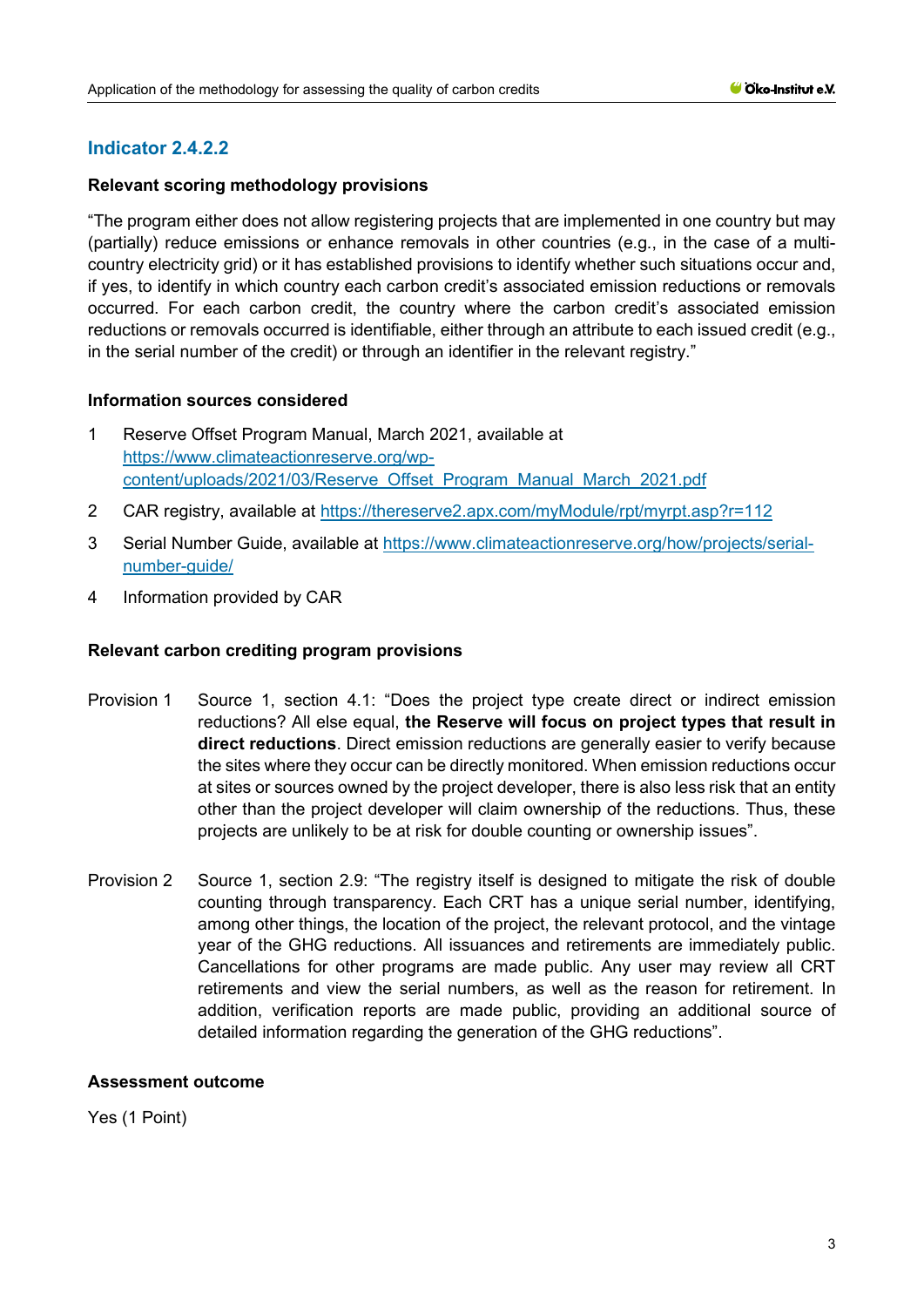# **Justification of assessment**

Although CAR typically focuses on project types that result in direct emission reductions (Provision 1), it does have protocols that credit indirect emission reductions. The Article 5 ODS Protocol in particular credits destruction of ODS sourced from developing countries (listed in Article 5 of the Montreal Protocol). CAR only registered 5 of these projects – all in 2010-2012. Destruction must occur at facilities in the United States, but emissions are avoided in the countries from which the ODS is sourced. For this project type, the fields in the registry are filled in a different way than for other project types: The credits are serialized with the location of where the destruction occurred (as visible in the field "Project Site State"). In the field "Project Site Location" in the registry, project developers are required to enter the source location. This field is represented as a column in all of the Reserve's project public reports: Projects, Project Offset Credits Issued, Retired Offset Credits, and Cancelled Offset Credits reports (source 2). The Reserve fulfils this indicator because it has provisions to identify in which country each carbon credit's associated emission reductions or removals occurred.

# **Indicator 2.4.2.3**

# **Relevant scoring methodology provisions**

"The program has established provisions that allow project owners to voluntarily identify for each carbon credit the calendar year in which the associated emission reductions or removals occurred, and to assign to each issued carbon credit an attribute indicating the calendar year, ensuring that only one calendar year is assigned to each carbon credit

# OR

The program has established provisions that require project owners to identify, for each carbon credit that is eligible to be used for purposes for which double claiming with the host country NDC should be avoided, the calendar year in which the associated emission reductions or removals occurred, and to assign to each issued carbon credit an attribute indicating the calendar year, ensuring that only one calendar year is assigned to each carbon credit.

In addition, the carbon crediting program has established provisions that require that carbon credits are allocated proportionally to calendar years based on when the project caused emission reductions or removals to occur."

# **Information sources considered**

- 1 CAR registry, available at<https://thereserve2.apx.com/myModule/rpt/myrpt.asp?r=112>
- 2 Reserve Offset Program Manual, March 2021, available at [https://www.climateactionreserve.org/wp](https://www.climateactionreserve.org/wp-content/uploads/2021/03/Reserve_Offset_Program_Manual_March_2021.pdf)[content/uploads/2021/03/Reserve\\_Offset\\_Program\\_Manual\\_March\\_2021.pdf](https://www.climateactionreserve.org/wp-content/uploads/2021/03/Reserve_Offset_Program_Manual_March_2021.pdf)
- 3 Serial Number Guide, available at [https://www.climateactionreserve.org/how/projects/serial](https://www.climateactionreserve.org/how/projects/serial-number-guide/)[number-guide/](https://www.climateactionreserve.org/how/projects/serial-number-guide/)
- 4 Monitoring Report templates, available at <https://www.climateactionreserve.org/how/program/documents/>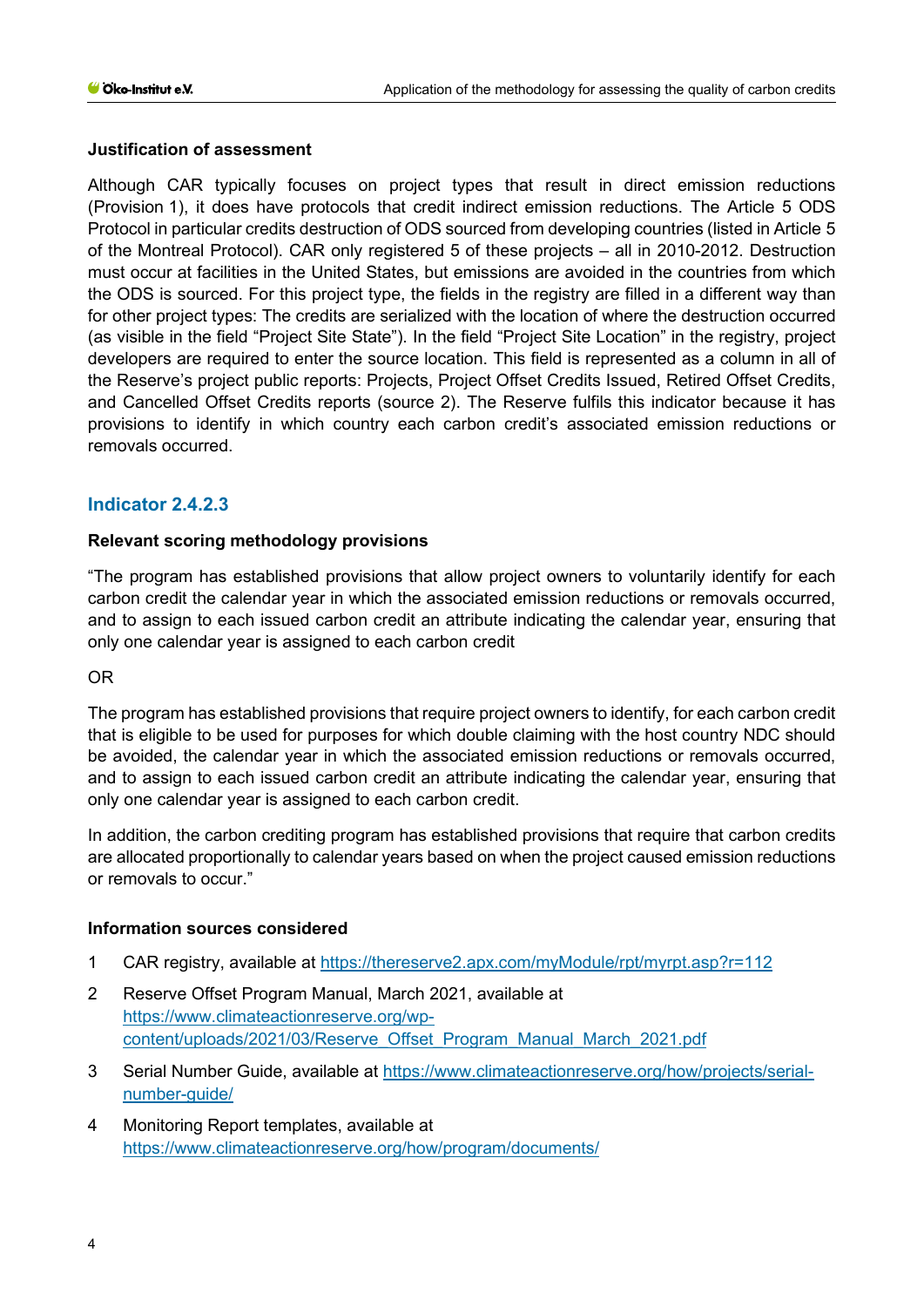5 Forest Project Protocol, version 4.0, June 2017, available at <https://www.climateactionreserve.org/how/protocols/forest/>

#### **Relevant carbon crediting program provisions**

Provision 1 Source 2, section 2.9: "The registry itself is designed to mitigate the risk of double counting through transparency. Each CRT has a unique serial number, identifying, among other things, the location of the project, the relevant protocol, **and the vintage year of the GHG reductions**. All issuances and retirements are immediately public. Cancellations for other programs are made public. Any user may review all CRT retirements and view the serial numbers, as well as the reason for retirement. In addition, verification reports are made public, providing an additional source of detailed information regarding the generation of the GHG reductions".

Provision 2 Source 3: Serial Number Guide:

| <b>Identifier</b>       | <b>Description</b>                                                                                                                                                                                        | <b>Range of Values</b>                                                                                                                                                                                                                                                                                                                                                                                                                                                                                                                               |  |
|-------------------------|-----------------------------------------------------------------------------------------------------------------------------------------------------------------------------------------------------------|------------------------------------------------------------------------------------------------------------------------------------------------------------------------------------------------------------------------------------------------------------------------------------------------------------------------------------------------------------------------------------------------------------------------------------------------------------------------------------------------------------------------------------------------------|--|
| Originating<br>Registry | Alphanumeric used to identify the<br>registry originally issuing project<br>credits. If transfer agreements<br>between additional registries are<br>created in the future, they would<br>use other codes. | <b>CAR = Climate Action Reserve</b>                                                                                                                                                                                                                                                                                                                                                                                                                                                                                                                  |  |
| Unit type               | Identifier of the type of offset<br>credit issued                                                                                                                                                         | Tonne<br>(CRT)<br>Climate<br>Reserve<br>$=$<br>$\overline{1}$<br>ROC = Registry Offset Credit                                                                                                                                                                                                                                                                                                                                                                                                                                                        |  |
| <b>Project Country</b>  | Two-letter ISO country codes                                                                                                                                                                              | US<br>United<br><b>States</b><br>$=$<br>$MX = Mexico$                                                                                                                                                                                                                                                                                                                                                                                                                                                                                                |  |
| Project ID              | Number assigned by the Reserve<br>to identify the project; unique to<br>the originating registry                                                                                                          |                                                                                                                                                                                                                                                                                                                                                                                                                                                                                                                                                      |  |
| Project Type            | Number identifying the project<br>category                                                                                                                                                                | 1 = Forest Conservation-Based Management<br>2 = Forest Conservation<br>$3$ = Reforestation<br>4 = Landfill Gas Capture/Combustion<br>5 = Livestock Gas Capture/Combustion<br>6 = Improved Forest Management<br>7 = Avoided Conversion<br>22 = Urban Forestry - Municipality<br>23 = Urban Forestry - Educational Campus<br>24 = Urban Forestry - Utility<br>27 = Organic Waste Digestion<br>28 = Coal Mine Methane - VAM<br>29 = Coal Mine Methane - Drainage<br>30 = Nitric Acid N2O- Secondary Catalyst<br>31 = Nitric Acid N2O- Tertiary Catalyst |  |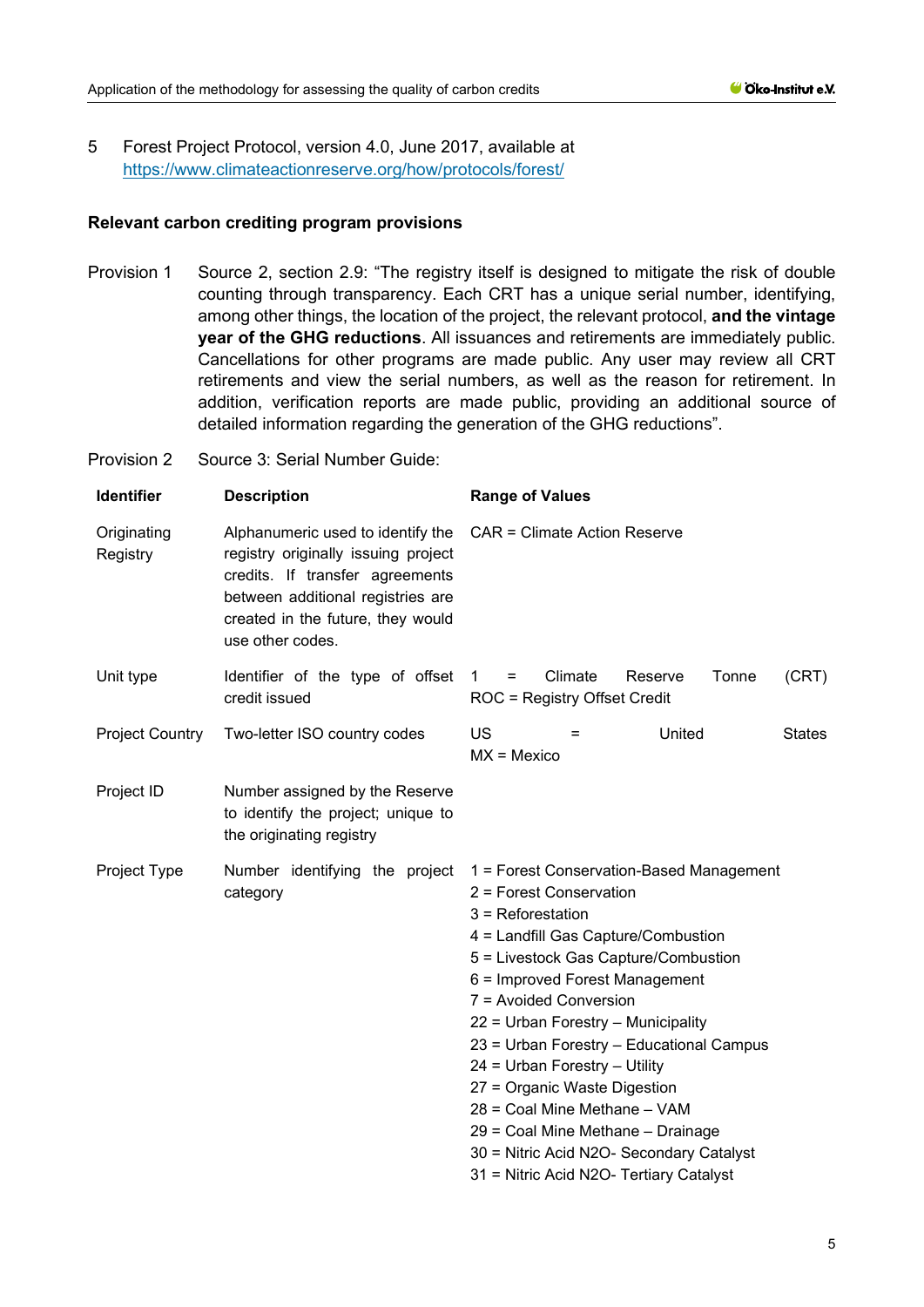|                                         |                                                                                                    | 32 = Ozone Depleting Substances - U.S<br>33 = Ozone Depleting Substances - Article 5<br>Imports<br>34 = Rice Cultivation<br>36 = Nitrogen Management<br>102 = Reforestation - ARB Compliance<br>105 = Livestock - ARB Compliance<br>122 = Municipality - ARB Compliance<br>123 = Educational Campus - ARB Compliance<br>124 = Utility - ARB Compliance<br>125 = Improved Forest Management - ARB<br>Compliance<br>126 = Avoided Conversion - ARB Compliance<br>132 = Ozone Depleting Substances - U.S. - ARB<br>Compliance |
|-----------------------------------------|----------------------------------------------------------------------------------------------------|----------------------------------------------------------------------------------------------------------------------------------------------------------------------------------------------------------------------------------------------------------------------------------------------------------------------------------------------------------------------------------------------------------------------------------------------------------------------------------------------------------------------------|
| Project<br>Developer ID                 | Number assigned by the Reserve<br>for the project developer; unique<br>to the originating registry |                                                                                                                                                                                                                                                                                                                                                                                                                                                                                                                            |
| <b>State</b><br>Project<br>Abbreviation | Two-letter state abbreviation                                                                      |                                                                                                                                                                                                                                                                                                                                                                                                                                                                                                                            |
| Vintage                                 | Year<br>the<br>emission<br>reduction/removal occurred                                              | <b>Format = YYYY</b>                                                                                                                                                                                                                                                                                                                                                                                                                                                                                                       |
| <b>Batch Number</b>                     | Number assigned to each batch<br>of offsets created; unique to the<br>originating reserve          | $1 - 99,999$                                                                                                                                                                                                                                                                                                                                                                                                                                                                                                               |
| Unit<br>Serial<br><b>Block Start</b>    | <b>Numbers</b><br>assigned<br>the<br>by<br>Reserve                                                 | $1 - 999,999,999$                                                                                                                                                                                                                                                                                                                                                                                                                                                                                                          |
| Unit<br>Serial<br><b>Block End</b>      | <b>Numbers</b><br>assigned<br>by<br>the<br>Reserve                                                 | $1 - 999,999,999$                                                                                                                                                                                                                                                                                                                                                                                                                                                                                                          |

Provision 3 Source 4, monitoring templates for landfill projects:

List estimates in units of tCO<sub>2</sub>e. If the reporting period spans multiple vintages, *please list the calculated reductions per vintage.* 

| <b>Baseline Emissions:</b> |  |
|----------------------------|--|
| <b>Project Emissions:</b>  |  |

Provision 4 Source 5, section 8.3.3: For forest projects for which there are no such reporting tables included in the monitoring report templates, it is specified that "Vintages are assigned to CRTs based on the proportion of days in each calendar year within a reporting period".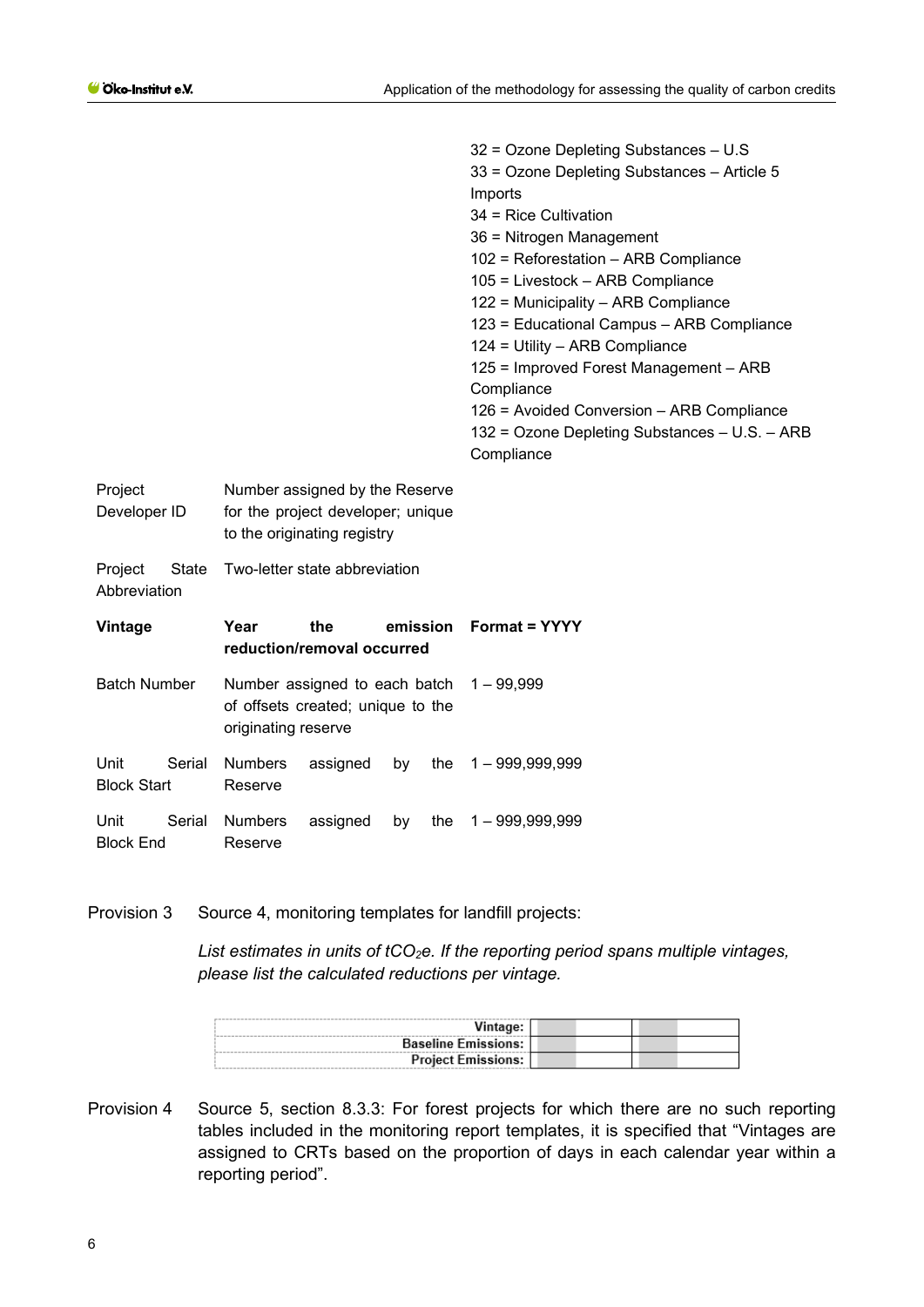#### **Assessment outcome**

The second of the two conditions is met (2 Points).

In addition, the program has provisions in place requiring carbon credits to be allocated proportionally to calendar years based on when the project caused emission reductions or removals occurred (1 Point).

# **Justification of assessment**

The program has established provisions that require project owners to identify for each carbon credit the calendar year in which the associated emission reductions or removals occurred. In the registry, the vintage year is clearly attributed to each carbon credit issued (Provisions 1 and 2 as well as Source 1).

In addition, the program has provisions in place requiring carbon credits to be allocated proportionally to calendar years based on when the project caused emission reductions or removals occurred (Provisions 3 and 4).

# **Indicator 2.4.2.4**

#### **Relevant scoring methodology provisions**

"The program has established provisions for project owners or the program to obtain and publicly report Article 6 authorizations from host countries (or, where applicable, the country where the project will cause emission reductions or removals), consistent with relevant decisions under the Paris Agreement."

#### **Information sources considered**

1 Reserve Offset Program Manual, March 2021, available at [https://www.climateactionreserve.org/wp](https://www.climateactionreserve.org/wp-content/uploads/2021/03/Reserve_Offset_Program_Manual_March_2021.pdf)[content/uploads/2021/03/Reserve\\_Offset\\_Program\\_Manual\\_March\\_2021.pdf](https://www.climateactionreserve.org/wp-content/uploads/2021/03/Reserve_Offset_Program_Manual_March_2021.pdf)

# **Relevant carbon crediting program provisions**

Provision 1 Source 1, section 3.10.4: "The Reserve will adhere to any future requirements established by the United Nations Framework Convention on Climate Change (UNFCCC), ICAO, and any relevant emission reduction project's host country to prevent double counting. **Specific procedures have not yet been implemented for obtaining host country attestations as international guidelines and processes regarding this issue have not been established.** Once these guidelines and processes are in place, the Reserve commits to implementing procedures to ensure credits representing emission reductions that have occurred after December 31, 2020 have obtained such host country attestations in order to be recognized under CORSIA. Any credits that have been retired for CORSIA compliance (and therefore subject to a corresponding adjustment to avoid double counting) will be noted publicly in the Reserve registry".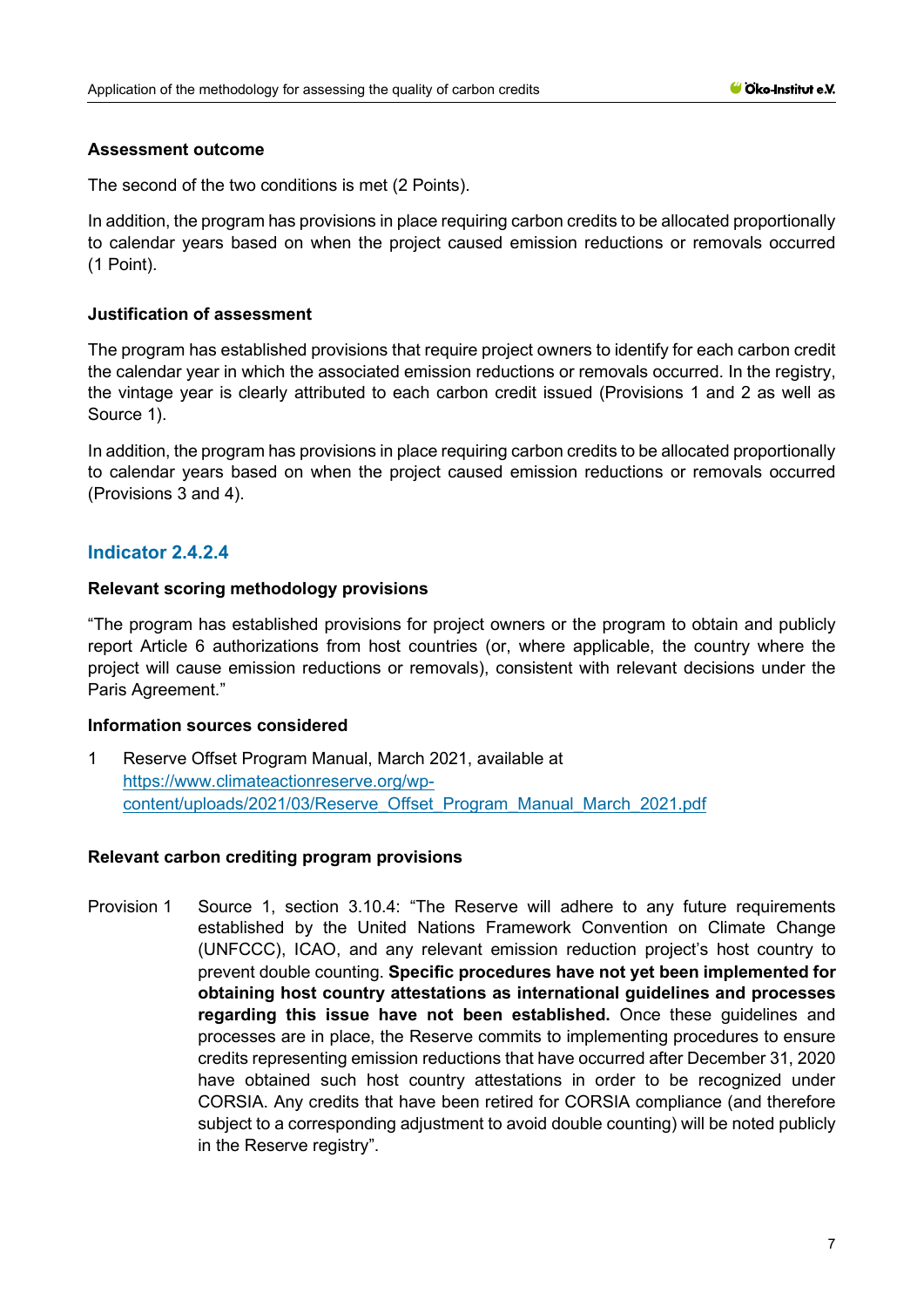### **Assessment outcome**

No (0 points).

# **Justification of assessment**

The above documentation specifies that the indicator is not fulfilled. However CAR is working towards establishing corresponding procedures. It stated explicitly that the Reserve will modify its current architecture to incorporate new guidance and that a process is already underway for reviewing host country attestations in relation to CORSIA.

# **Indicator 2.4.2.5**

# **Relevant scoring methodology provisions**

"The program has established provisions that require its own employees, sub-contractors, as well as project owners to commit to anti-corruption policies and practices with regards to obtaining Article 6 authorization."

#### **Information sources considered**

- 1 Reserve Offset Program Manual, March 2021, available at [https://www.climateactionreserve.org/wp](https://www.climateactionreserve.org/wp-content/uploads/2021/03/Reserve_Offset_Program_Manual_March_2021.pdf)[content/uploads/2021/03/Reserve\\_Offset\\_Program\\_Manual\\_March\\_2021.pdf](https://www.climateactionreserve.org/wp-content/uploads/2021/03/Reserve_Offset_Program_Manual_March_2021.pdf)
- 2 CAR's CORSIA application, available at [https://www.icao.int/environmental](https://www.icao.int/environmental-protection/CORSIA/Pages/TAB2019.aspx)[protection/CORSIA/Pages/TAB2019.aspx](https://www.icao.int/environmental-protection/CORSIA/Pages/TAB2019.aspx)

# **Relevant carbon crediting program provisions**

-

# **Assessment outcome**

No (0 points)

# **Justification of assessment**

CAR's methodologies and documents do not include any provisions on the issue so that the indicator is not fulfilled.

# **Indicator 2.4.2.6**

#### **Relevant scoring methodology provisions**

"The program has established provisions for reporting relevant information on authorized carbon credits to the host country, including on the cancellation or use of authorized carbon credits."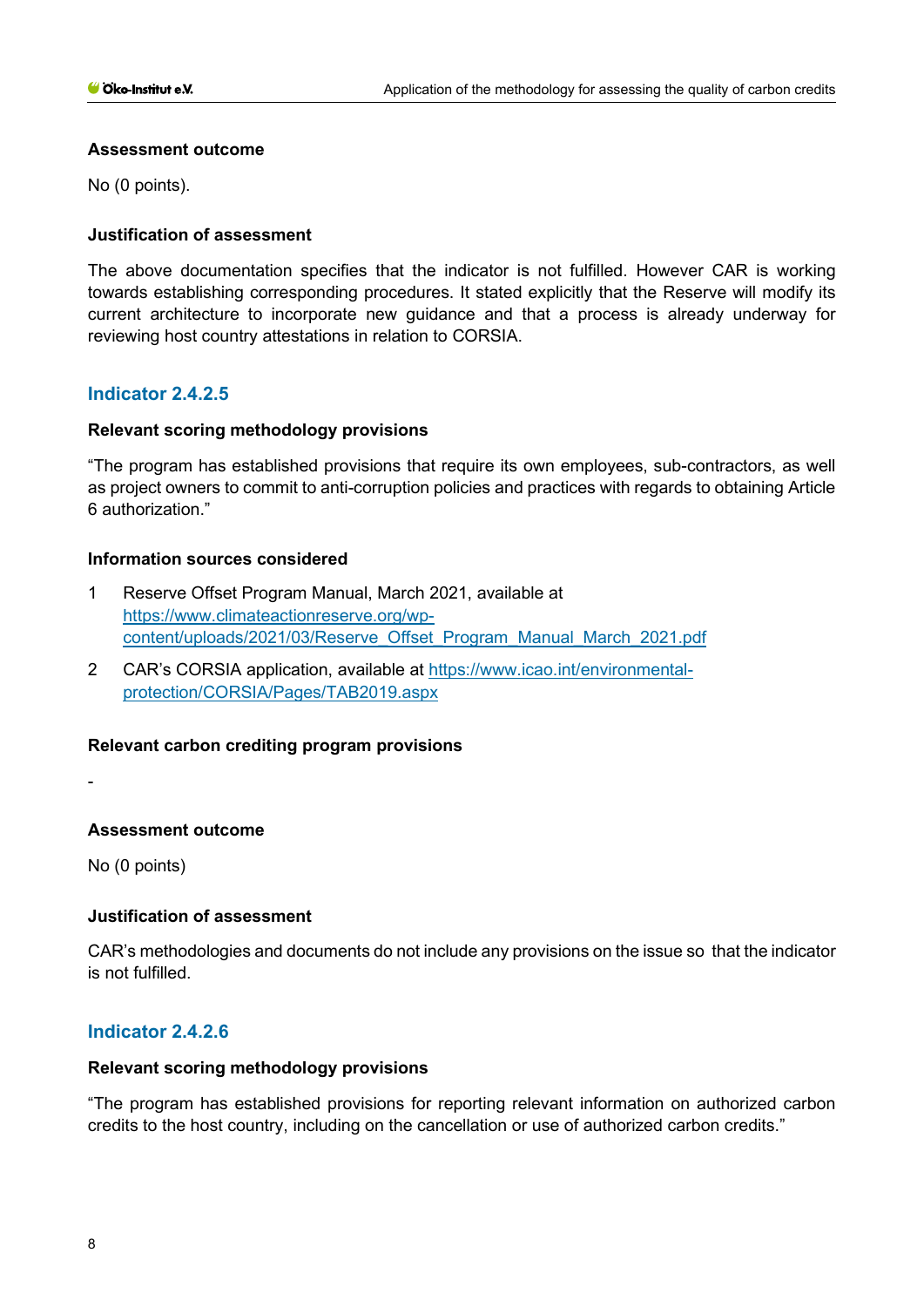# **Information sources considered**

- 1 Reserve Offset Program Manual, March 2021, available at [https://www.climateactionreserve.org/wp](https://www.climateactionreserve.org/wp-content/uploads/2021/03/Reserve_Offset_Program_Manual_March_2021.pdf)[content/uploads/2021/03/Reserve\\_Offset\\_Program\\_Manual\\_March\\_2021.pdf](https://www.climateactionreserve.org/wp-content/uploads/2021/03/Reserve_Offset_Program_Manual_March_2021.pdf)
- 2 CAR's CORSIA application, available at [https://www.icao.int/environmental](https://www.icao.int/environmental-protection/CORSIA/Pages/TAB2019.aspx)[protection/CORSIA/Pages/TAB2019.aspx](https://www.icao.int/environmental-protection/CORSIA/Pages/TAB2019.aspx)

#### **Relevant carbon crediting program provisions**

-

#### **Assessment outcome**

No (0 Points).

#### **Justification of assessment**

The program does not have established provisions for reporting relevant information on authorized carbon credits to the host country. The indicator is not fulfilled.

# **Indicator 2.4.2.7**

## **Relevant scoring methodology provisions**

"The program has established provisions to obtain evidence of the appropriate application of adjustments from the host country (or, where applicable, the country in which the carbon credit's associated emission reduction or removal occurred)."

#### **Information sources considered**

- 3 Reserve Offset Program Manual, March 2021, available at [https://www.climateactionreserve.org/wp](https://www.climateactionreserve.org/wp-content/uploads/2021/03/Reserve_Offset_Program_Manual_March_2021.pdf)[content/uploads/2021/03/Reserve\\_Offset\\_Program\\_Manual\\_March\\_2021.pdf](https://www.climateactionreserve.org/wp-content/uploads/2021/03/Reserve_Offset_Program_Manual_March_2021.pdf)
- 4 CAR's CORSIA application, available at [https://www.icao.int/environmental](https://www.icao.int/environmental-protection/CORSIA/Pages/TAB2019.aspx)[protection/CORSIA/Pages/TAB2019.aspx](https://www.icao.int/environmental-protection/CORSIA/Pages/TAB2019.aspx)

#### **Relevant carbon crediting program provisions**

-

# **Assessment outcome**

No (0 points)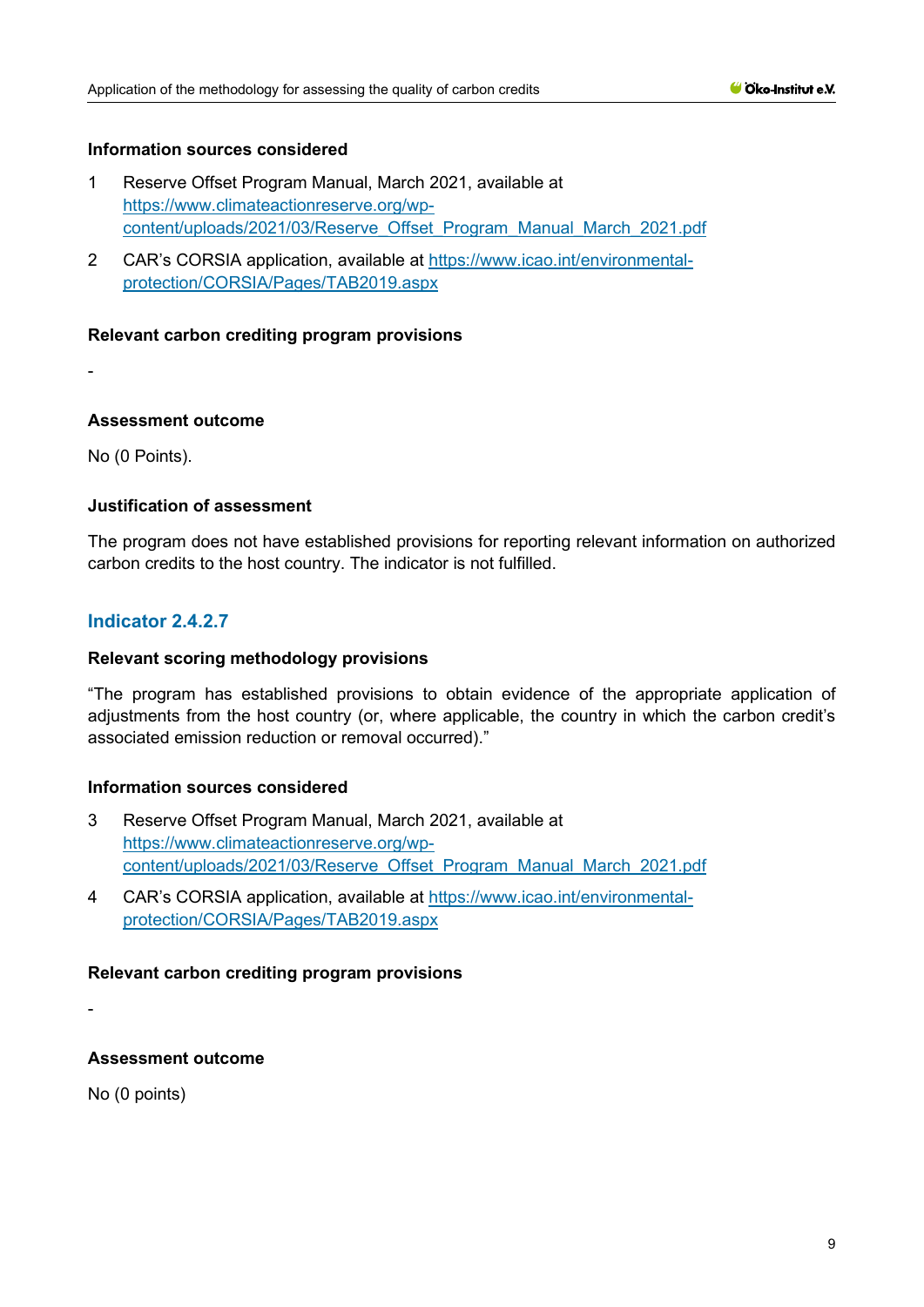# **Justification of assessment**

CAR's methodologies and documents do not include any provisions on the issue so that the indicator is not fulfilled. However, CAR has a process in place to review the provision of evidence of application of adjustments by the Host Country in the context of CORSIA.

# **Indicator 2.4.2.8**

#### **Relevant scoring methodology provisions**

"The program has established provisions to qualify and earmark carbon credits as eligible for uses for which double claiming with the host country NDC needs to be avoided, once all relevant requirements have been satisfied."

#### **Information sources considered**

- 1 Reserve Offset Program Manual, March 2021, available at [https://www.climateactionreserve.org/wp](https://www.climateactionreserve.org/wp-content/uploads/2021/03/Reserve_Offset_Program_Manual_March_2021.pdf)[content/uploads/2021/03/Reserve\\_Offset\\_Program\\_Manual\\_March\\_2021.pdf](https://www.climateactionreserve.org/wp-content/uploads/2021/03/Reserve_Offset_Program_Manual_March_2021.pdf)
- 2 CAR registry, available at<https://thereserve2.apx.com/myModule/rpt/myrpt.asp?r=112>

#### **Relevant carbon crediting program provisions**

Provision 1 Source 1, section 3.10.4: "**The Reserve will adhere to any future requirements established by the United Nations Framework Convention on Climate Change (UNFCCC), ICAO, and any relevant emission reduction project's host country to prevent double counting**. Specific procedures have not yet been implemented for obtaining host country attestations as international guidelines and processes regarding this issue have not been established. Once these guidelines and processes are in place, the Reserve commits to implementing procedures to ensure credits representing emission reductions that have occurred after December 31, 2020 have obtained such host country attestations in order to be recognized under CORSIA. **Any credits that have been retired for CORSIA compliance (and therefore subject to a corresponding adjustment to avoid double counting) will be noted publicly in the Reserve registry**".

#### **Assessment outcome**

No (0 points)

# **Justification of assessment**

Provision 1 as well as the column in CAR's registry "CORSIA eligible" (source 2) show that CAR has already established a label for ear-marking credits as CORSIA eligible. However, no process or label is in place yet for all kinds of purposes for which double claiming with the host country NDC needs to be avoided. The indicator is therefore not fulfilled.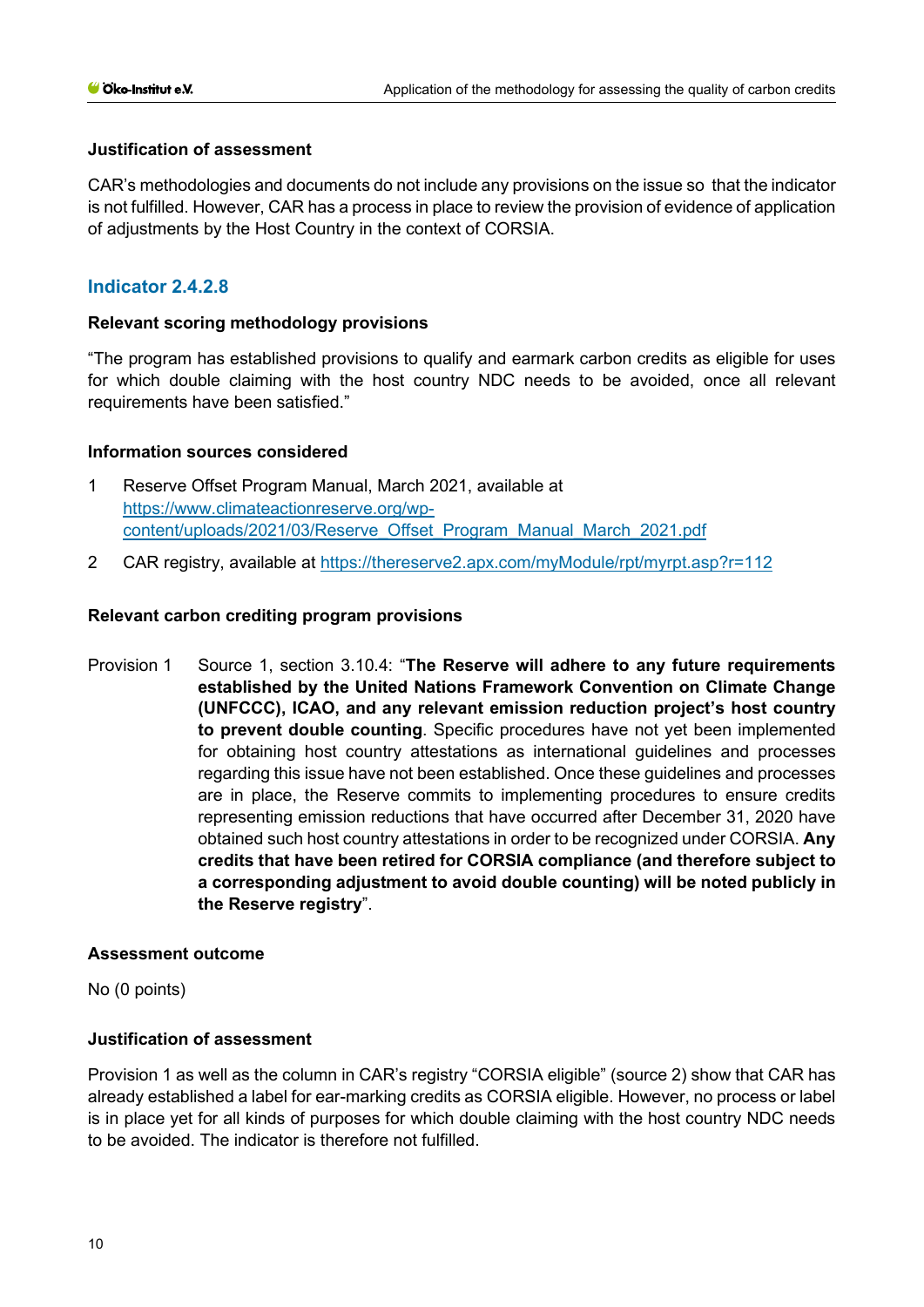# **Relevant scoring methodology provisions**

"The program has established provisions to cease qualifying and earmarking carbon credits as eligible for uses for which double claiming with the host country NDC needs to be avoided in the event that evidence for the appropriate application of corresponding adjustments cannot be obtained within two years after the country was due to provide information on the appropriate application of corresponding in according to decisions by the CMA."

# **Information sources considered**

- 1 Reserve Offset Program Manual, March 2021, available at [https://www.climateactionreserve.org/wp](https://www.climateactionreserve.org/wp-content/uploads/2021/03/Reserve_Offset_Program_Manual_March_2021.pdf)[content/uploads/2021/03/Reserve\\_Offset\\_Program\\_Manual\\_March\\_2021.pdf](https://www.climateactionreserve.org/wp-content/uploads/2021/03/Reserve_Offset_Program_Manual_March_2021.pdf)
- 2 CAR registry, available at<https://thereserve2.apx.com/myModule/rpt/myrpt.asp?r=112>

# **Relevant carbon crediting program provisions**

Provision 1 Source 1, section 3.10.4: "**The Reserve will adhere to any future requirements established by the United Nations Framework Convention on Climate Change (UNFCCC), ICAO, and any relevant emission reduction project's host country to prevent double counting**. Specific procedures have not yet been implemented for obtaining host country attestations as international guidelines and processes regarding this issue have not been established. Once these guidelines and processes are in place, the Reserve commits to implementing procedures to ensure credits representing emission reductions that have occurred after December 31, 2020 have obtained such host country attestations in order to be recognized under CORSIA. **Any credits that have been retired for CORSIA compliance (and therefore subject to a corresponding adjustment to avoid double counting) will be noted publicly in the Reserve registry**".

# **Assessment outcome**

No (0 points)

# **Justification of assessment**

The above documentation shows that CAR does not have any procedure is in place to cease qualifying and ear-marking credits as eligible in the event that evidence for the appropriate application of corresponding adjustments cannot be obtained. Therefore, the indicator is not fulfilled.

However, the program has explained that corresponding adjustments to its regulations will be made in the future once rules on double claiming with the host country NDC have been decided. It has also stated that the respective updates to its systems would be straightforward and easy to implement.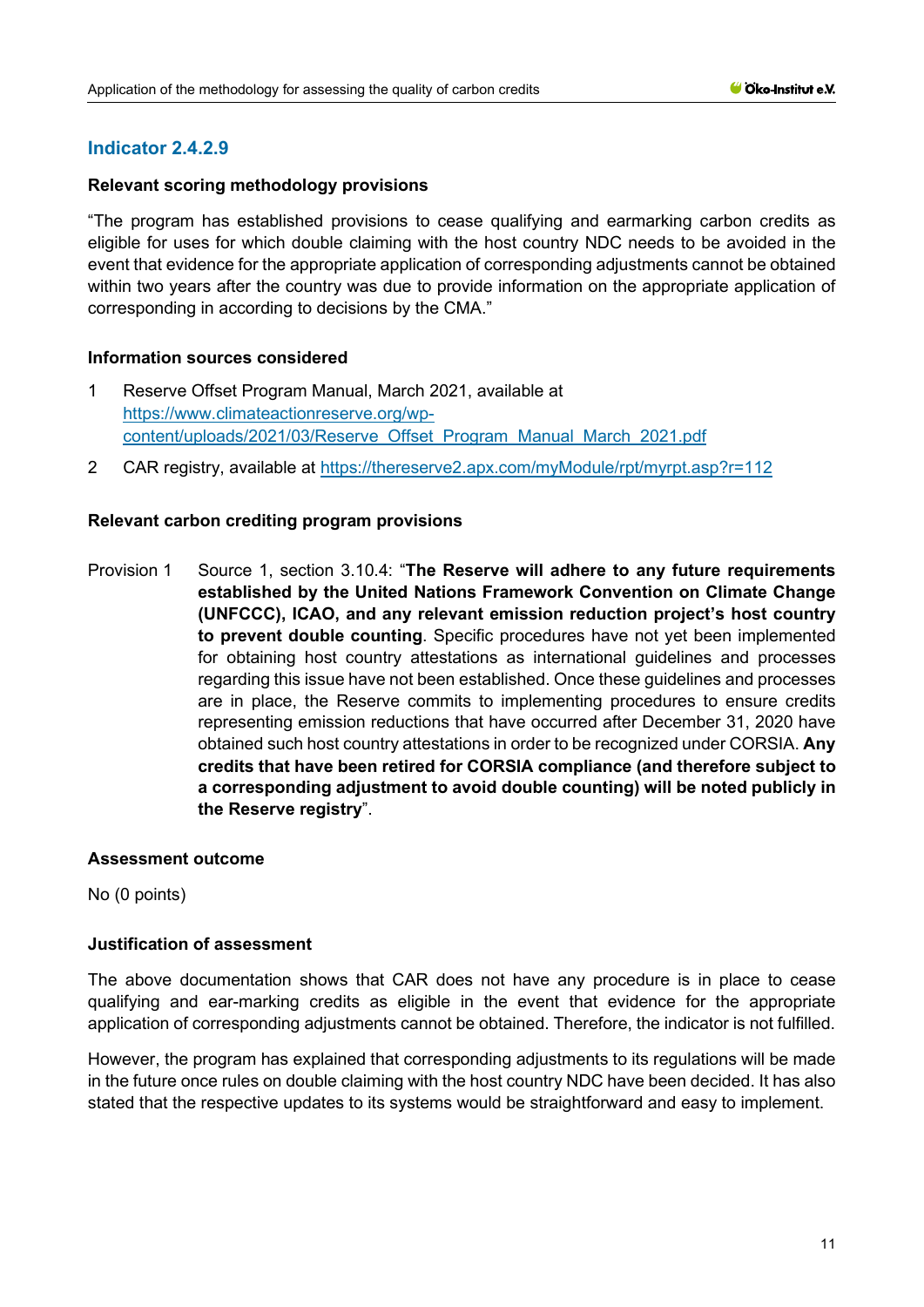# **Relevant scoring methodology provisions**

"The program has established robust provisions for replacing carbon credits for which the evidence of the appropriate application of corresponding adjustments cannot be provided within two years after the country was due to report on the application of corresponding adjustments in accordance with decisions by the CMA. The replacement provisions ensure that the relevant credits are only replaced by credits issued for emission reductions or removals that have been qualified by the program as eligible for uses for which double claiming with the host country NDC needs to be avoided."

# **Information sources considered**

1 Reserve Offset Program Manual, March 2021, available at [https://www.climateactionreserve.org/wp](https://www.climateactionreserve.org/wp-content/uploads/2021/03/Reserve_Offset_Program_Manual_March_2021.pdf)[content/uploads/2021/03/Reserve\\_Offset\\_Program\\_Manual\\_March\\_2021.pdf](https://www.climateactionreserve.org/wp-content/uploads/2021/03/Reserve_Offset_Program_Manual_March_2021.pdf)

# **Relevant carbon crediting program provisions**

Provision 1 Source 1, section 3.10.4: "**The Reserve will adhere to any future requirements established by the United Nations Framework Convention on Climate Change (UNFCCC), ICAO, and any relevant emission reduction project's host country to prevent double counting**. Specific procedures have not yet been implemented for obtaining host country attestations as international guidelines and processes regarding this issue have not been established. Once these guidelines and processes are in place, the Reserve commits to implementing procedures to ensure credits representing emission reductions that have occurred after December 31, 2020 have obtained such host country attestations in order to be recognized under CORSIA. Any credits that have been retired for CORSIA compliance (and therefore subject to a corresponding adjustment to avoid double counting) will be noted publicly in the Reserve registry".

# **Assessment outcome**

No (0 points)

# **Justification of assessment**

CAR does not have any provisions in place for replacing carbon credits if the evidence for the appropriate application of corresponding adjustments cannot be obtained. However, it stated that it plans to update its requirements in the light of future developments under the UNFCCC. Also, a process change is currently in place in relation to CORSIA to replace carbon credits if a risk of double counting has been identified, so in principle, a mechanism to enforce the requirements of the indicator will be in place (provision 1). At the moment, the indicator is not fulfilled though.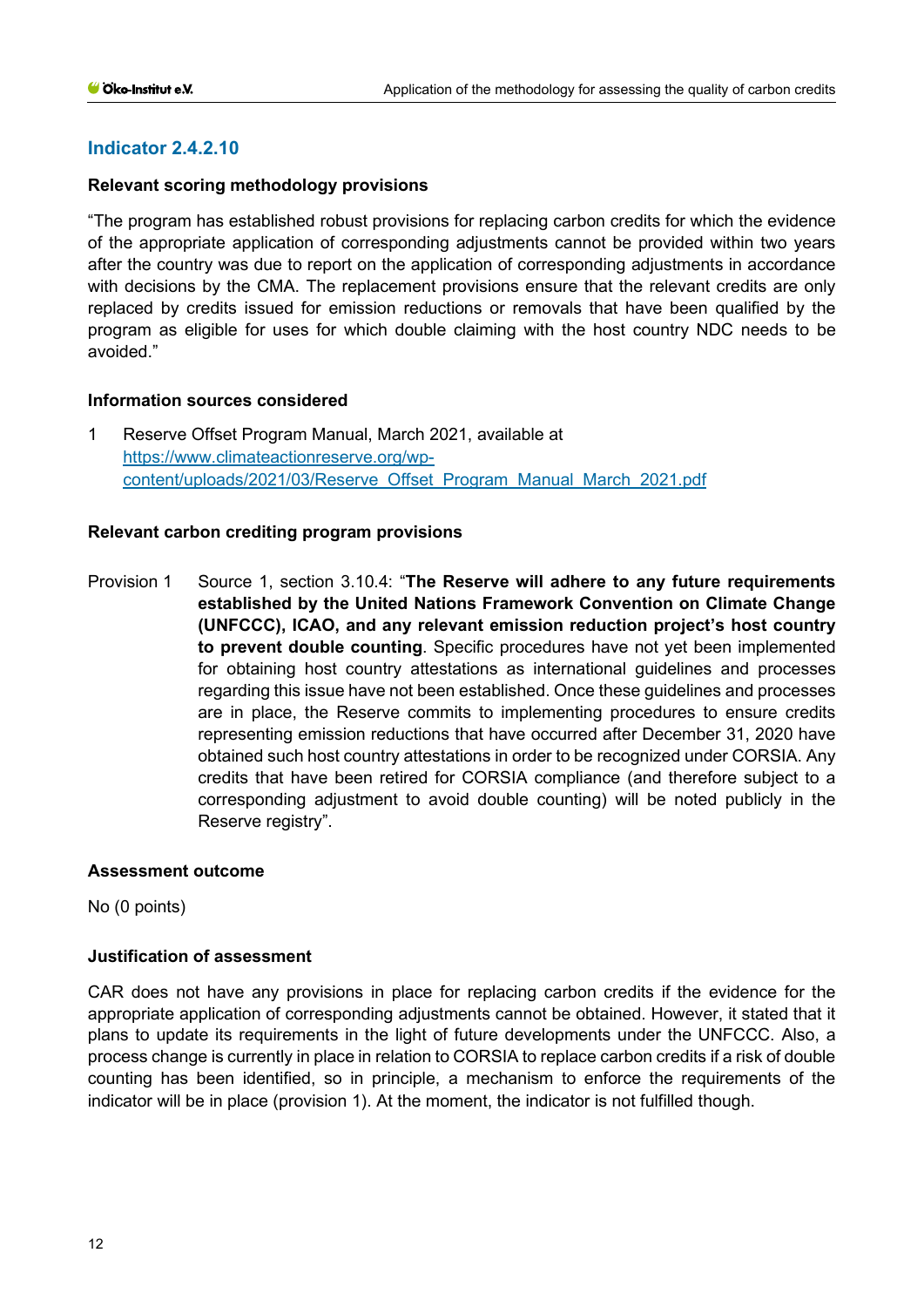#### **Relevant scoring methodology provisions**

The program's registry and project database system provides the following information:

- a. The country where each carbon credit's associated emission reductions or removals occurred (which in some instances may be different from the host country);
- b. Whether Article 6 authorization has been obtained from the host country (or, where applicable, the country where the project will cause emission reductions or removals) and documentation of this authorization, consistent with relevant international decisions under the Paris Agreement;
- c. Whether a "first transfer", as defined by the host country in accordance with paragraph 2b of the Article 6.2 guidance, has occurred in relation to the carbon credit;
- d. Whether the country has applied the necessary corresponding adjustment related to the use of the carbon credit;
- e. An attribute indicating whether the carbon credit has been ear-marked by the program as eligible for uses for which double claiming with the host country NDC needs to be avoided.

#### **Information sources considered**

- 1 CAR registry, available at<https://thereserve2.apx.com/myModule/rpt/myrpt.asp?r=112>
- 2 Reserve Offset Program Manual, March 2021, available at [https://www.climateactionreserve.org/wp](https://www.climateactionreserve.org/wp-content/uploads/2021/03/Reserve_Offset_Program_Manual_March_2021.pdf)[content/uploads/2021/03/Reserve\\_Offset\\_Program\\_Manual\\_March\\_2021.pdf](https://www.climateactionreserve.org/wp-content/uploads/2021/03/Reserve_Offset_Program_Manual_March_2021.pdf)
- 3 Serial Number Guide, available at [https://www.climateactionreserve.org/how/projects/serial](https://www.climateactionreserve.org/how/projects/serial-number-guide/)[number-guide/](https://www.climateactionreserve.org/how/projects/serial-number-guide/)

#### **Relevant carbon crediting program provisions**

- Provision 1 Source 2, section 2.9: "The registry itself is designed to mitigate the risk of double counting through transparency. Each CRT has a unique serial number, identifying, among other things, the location of the project, the relevant protocol, and the vintage year of the GHG reductions. All issuances and retirements are immediately public. Cancellations for other programs are made public. Any user may review all CRT retirements and view the serial numbers, as well as the reason for retirement. In addition, verification reports are made public, providing an additional source of detailed information regarding the generation of the GHG reductions".
- Provision 2 Source 3: Serial Number Guide:

| <b>Identifier</b>       | <b>Description</b>                                                                               | <b>Range of Values</b>       |
|-------------------------|--------------------------------------------------------------------------------------------------|------------------------------|
| Originating<br>Registry | Alphanumeric used to identify<br>the registry originally issuing<br>project credits. If transfer | CAR = Climate Action Reserve |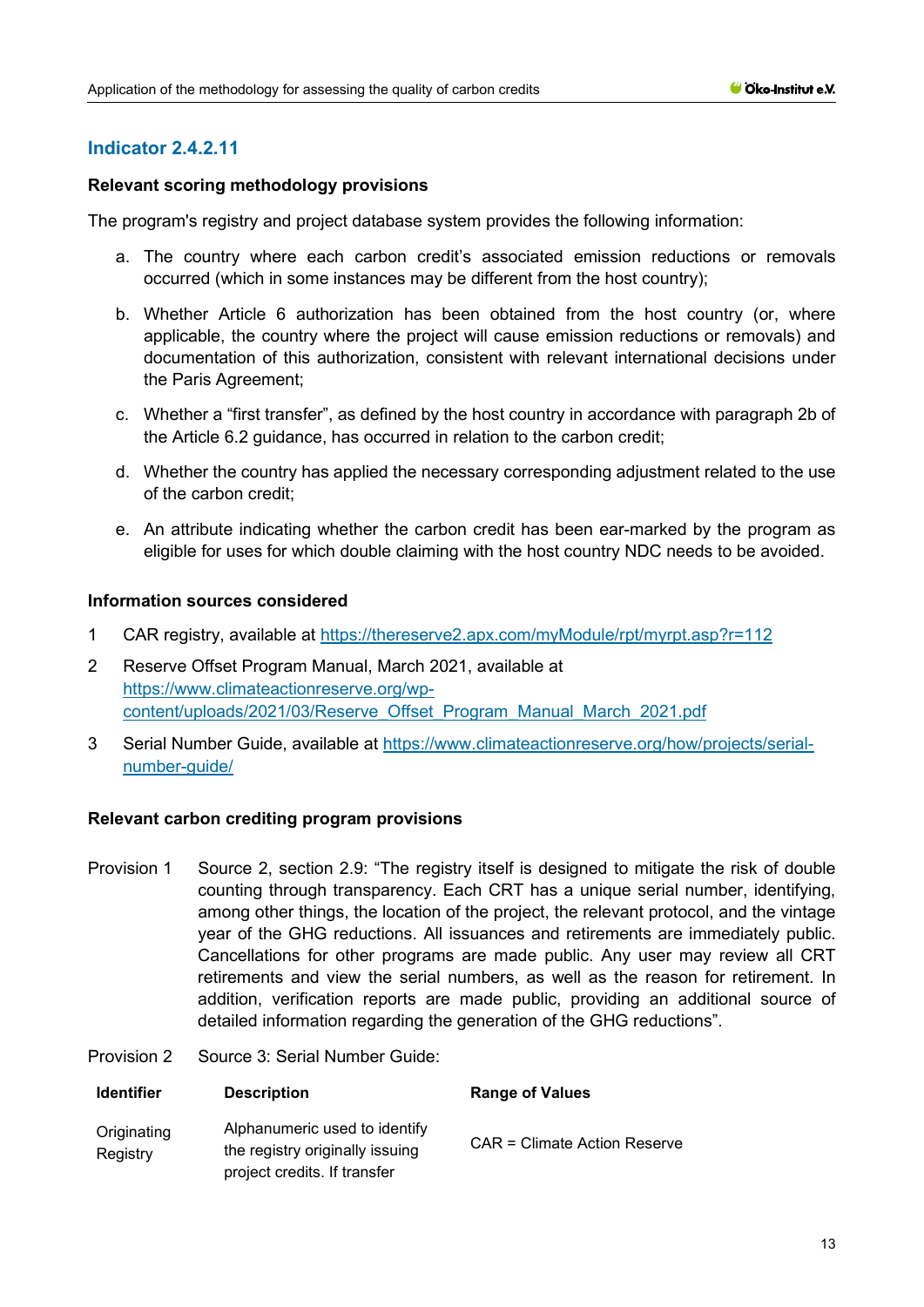|                        | agreements between additional<br>registries are created in the<br>future, they would use other<br>codes. |                                                                                                                                                                                                                                                                                                                                                                                                                                                                                                                                                                                                                                                                                                                                                                                                                                                                                                                                                                                                                                                                                    |
|------------------------|----------------------------------------------------------------------------------------------------------|------------------------------------------------------------------------------------------------------------------------------------------------------------------------------------------------------------------------------------------------------------------------------------------------------------------------------------------------------------------------------------------------------------------------------------------------------------------------------------------------------------------------------------------------------------------------------------------------------------------------------------------------------------------------------------------------------------------------------------------------------------------------------------------------------------------------------------------------------------------------------------------------------------------------------------------------------------------------------------------------------------------------------------------------------------------------------------|
| Unit type              | Identifier of the type of offset<br>credit issued                                                        | 1 = Climate Reserve Tonne (CRT)<br>ROC = Registry Offset Credit                                                                                                                                                                                                                                                                                                                                                                                                                                                                                                                                                                                                                                                                                                                                                                                                                                                                                                                                                                                                                    |
| <b>Project Country</b> | Two-letter ISO country codes                                                                             | US = United States<br>$MX = Mexico$                                                                                                                                                                                                                                                                                                                                                                                                                                                                                                                                                                                                                                                                                                                                                                                                                                                                                                                                                                                                                                                |
| Project ID             | Number assigned by the<br>Reserve to identify the project;<br>unique to the originating registry         |                                                                                                                                                                                                                                                                                                                                                                                                                                                                                                                                                                                                                                                                                                                                                                                                                                                                                                                                                                                                                                                                                    |
| Project Type           | Number identifying the project<br>category                                                               | 1 = Forest Conservation-Based Management<br>2 = Forest Conservation<br>$3$ = Reforestation<br>4 = Landfill Gas Capture/Combustion<br>5 = Livestock Gas Capture/Combustion<br>6 = Improved Forest Management<br>7 = Avoided Conversion<br>22 = Urban Forestry - Municipality<br>23 = Urban Forestry - Educational Campus<br>24 = Urban Forestry - Utility<br>27 = Organic Waste Digestion<br>28 = Coal Mine Methane - VAM<br>29 = Coal Mine Methane - Drainage<br>30 = Nitric Acid N2O- Secondary Catalyst<br>31 = Nitric Acid N2O- Tertiary Catalyst<br>32 = Ozone Depleting Substances - U.S<br>33 = Ozone Depleting Substances - Article 5<br>Imports<br>34 = Rice Cultivation<br>36 = Nitrogen Management<br>102 = Reforestation - ARB Compliance<br>105 = Livestock - ARB Compliance<br>122 = Municipality - ARB Compliance<br>123 = Educational Campus - ARB Compliance<br>124 = Utility - ARB Compliance<br>125 = Improved Forest Management - ARB<br>Compliance<br>126 = Avoided Conversion - ARB Compliance<br>132 = Ozone Depleting Substances - U.S. - ARB<br>Compliance |
| Project                | Number assigned by the                                                                                   |                                                                                                                                                                                                                                                                                                                                                                                                                                                                                                                                                                                                                                                                                                                                                                                                                                                                                                                                                                                                                                                                                    |

| $\sim$ . $\sim$ . | Number assigned by the  |
|-------------------|-------------------------|
| Developer ID      | Reserve for the project |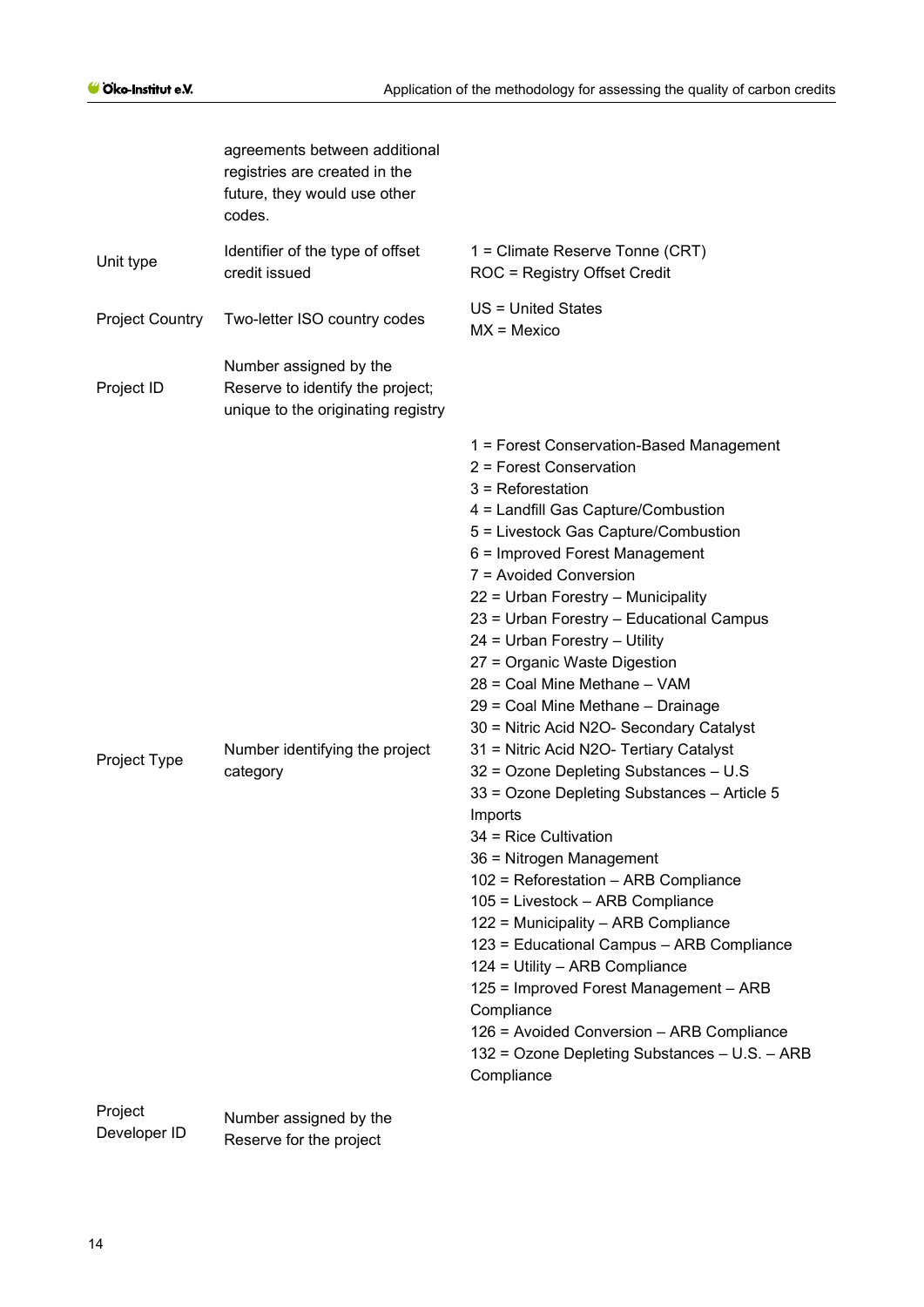|                                          | developer; unique to the<br>originating registry                                          |                   |
|------------------------------------------|-------------------------------------------------------------------------------------------|-------------------|
| <b>Project State</b><br>Abbreviation     | Two-letter state abbreviation                                                             |                   |
| Vintage                                  | Year the emission<br>reduction/removal occurred                                           | Format = YYYY     |
| <b>Batch Number</b>                      | Number assigned to each batch<br>of offsets created; unique to the<br>originating reserve | $1 - 99,999$      |
| <b>Unit Serial</b><br><b>Block Start</b> | Numbers assigned by the<br>Reserve                                                        | $1 - 999,999,999$ |
| <b>Unit Serial</b><br><b>Block End</b>   | Numbers assigned by the<br>Reserve                                                        | 1-999,999,999     |

Provision 3 Source 2, section 3.10.4: "**The Reserve will adhere to any future requirements established by the United Nations Framework Convention on Climate Change (UNFCCC), ICAO, and any relevant emission reduction project's host country to prevent double counting**. Specific procedures have not yet been implemented for obtaining host country attestations as international guidelines and processes regarding this issue have not been established. Once these guidelines and processes are in place, the Reserve commits to implementing procedures to ensure credits representing emission reductions that have occurred after December 31, 2020 have obtained such host country attestations in order to be recognized under CORSIA. **Any credits that have been retired for CORSIA compliance (and therefore subject to a corresponding adjustment to avoid double counting) will be noted publicly in the Reserve registry**".

#### **Assessment outcome**

- a. Yes (1 Point)
- b. No (0 Points)
- c. No (0 Points)
- d. No (0 Points)
- e. No (0 Points)

# **Justification of assessment**

The program's registry provides information on the country where each carbon credit's associated emission reductions or removals occurred (source 1, provisions 2 and 3). Requirement a. is therefore fulfilled.